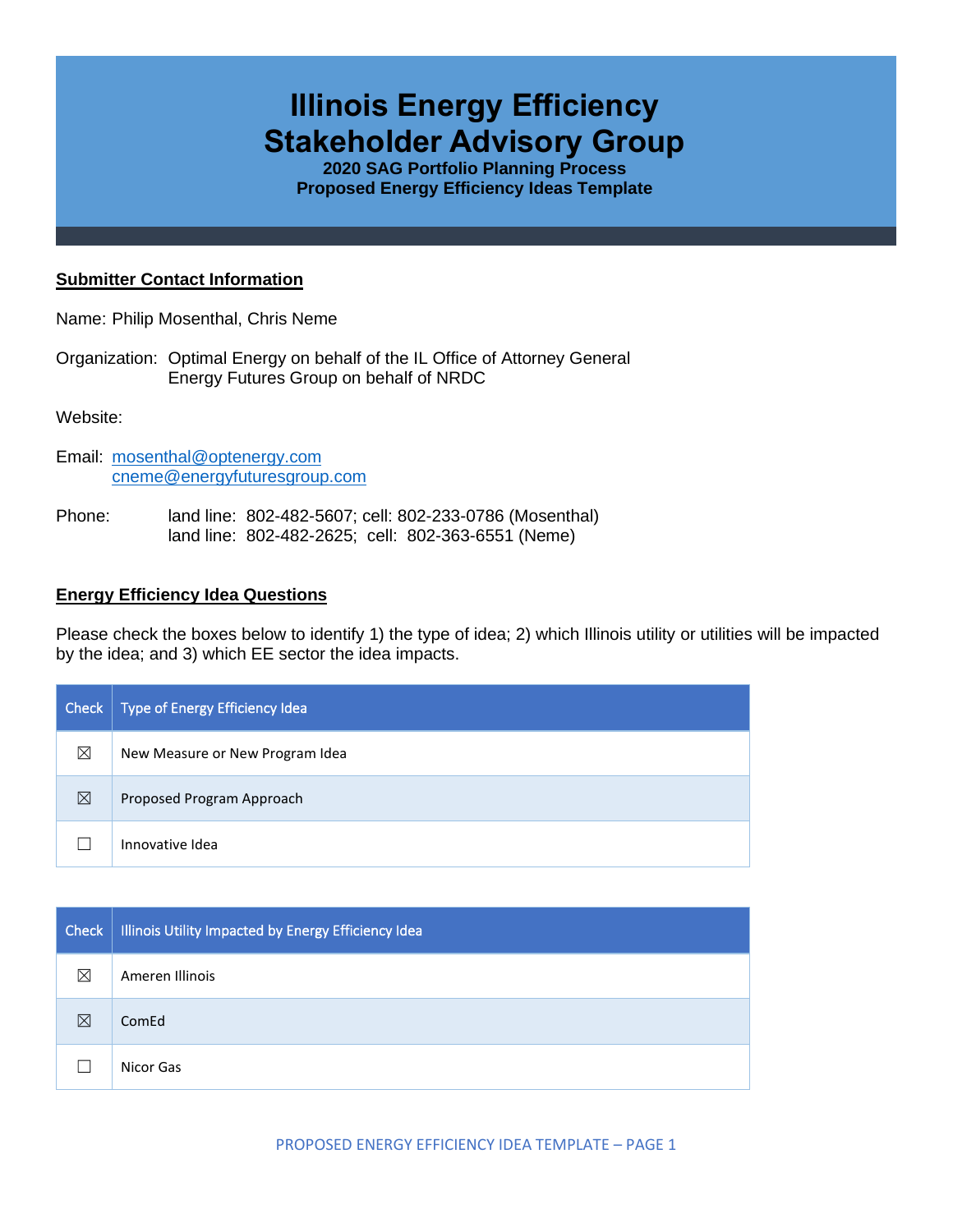| Peoples Gas & North Shore Gas |  |
|-------------------------------|--|
| All Illinois Utilities        |  |

| <b>Check</b> | <b>Energy Efficiency Sector Targeted by Energy Efficiency Idea</b>           |
|--------------|------------------------------------------------------------------------------|
|              | Residential Customers – Single Family (non-income qualified/income eligible) |
| $\boxtimes$  | Residential Customers – Multifamily (non-income qualified/income eligible)   |
|              | Residential Customers – Single Family Income Qualified/Income Eligible       |
| ⊠            | Residential Customers – Multifamily Income Qualified/Income Eligible         |
|              | Small Business Customers (commercial & industrial sector)                    |
| $\boxtimes$  | Medium/Large Business Customers (commercial & industrial sector)             |
| ⊠            | Other (research & development, emerging technologies, market transformation) |

## **Variable Refrigerant Flow Technology**

### **Description of Idea**

Variable refrigerant flow (VRF) is a relatively new technology, with broad application, particularly in medium and large commercial buildings. Essentially it is similar to a building-scale split system heat pump, in that it uses refrigerant tubing to connect evaporator coils to the condenser coils and compressor(s). However, rather than being dedicated to a single set of components, the refrigerant tubing essentially serves as the HVAC distribution system in the building, in lieu of pipes or ducts. This offers some significant advantages. First, refrigerant tubing is much smaller freeing up usable space and can be easier and less costly to install. It also provides wide flexibility throughout the building, and can accommodate localized comfort solutions and facilitate changes of space use because heat pump components can effectively be located where most needed. It can also improve efficiency through the diversity of not having every zone calling for climate control simultaneously, meaning the compressors and condensers can operate at higher efficiency. Finally, if using a two-pipe system, it can provide very efficient simultaneous heating and cooling, which in large buildings can be important. Because it is fundamentally a heat pump technology, it can allow simply "moving" the heat/coolness that already exists from one zone to another at extremely high efficiency. For example, a large office building may need to heat perimeter zones while simultaneously cooling interior space.

Because of the flexibility and other factors, VRF systems now can often be the lowest first cost HVAC option in some commercial new construction. However, the technology overall is fairly new and penetration, and contractor experience are very low. In addition, we see VRF as a key emerging technology that will benefit from some early adoption to build capability and awareness. We think it could be particularly important as a way to convert some large existing buildings with electric resistant heating to HP technology. For example, large multifamily buildings, particularly in the IQ sector, may be a good initial target for this technology. While it is likely to be first and most easily embraced for new construction, because refrigerant tubing is very small, and